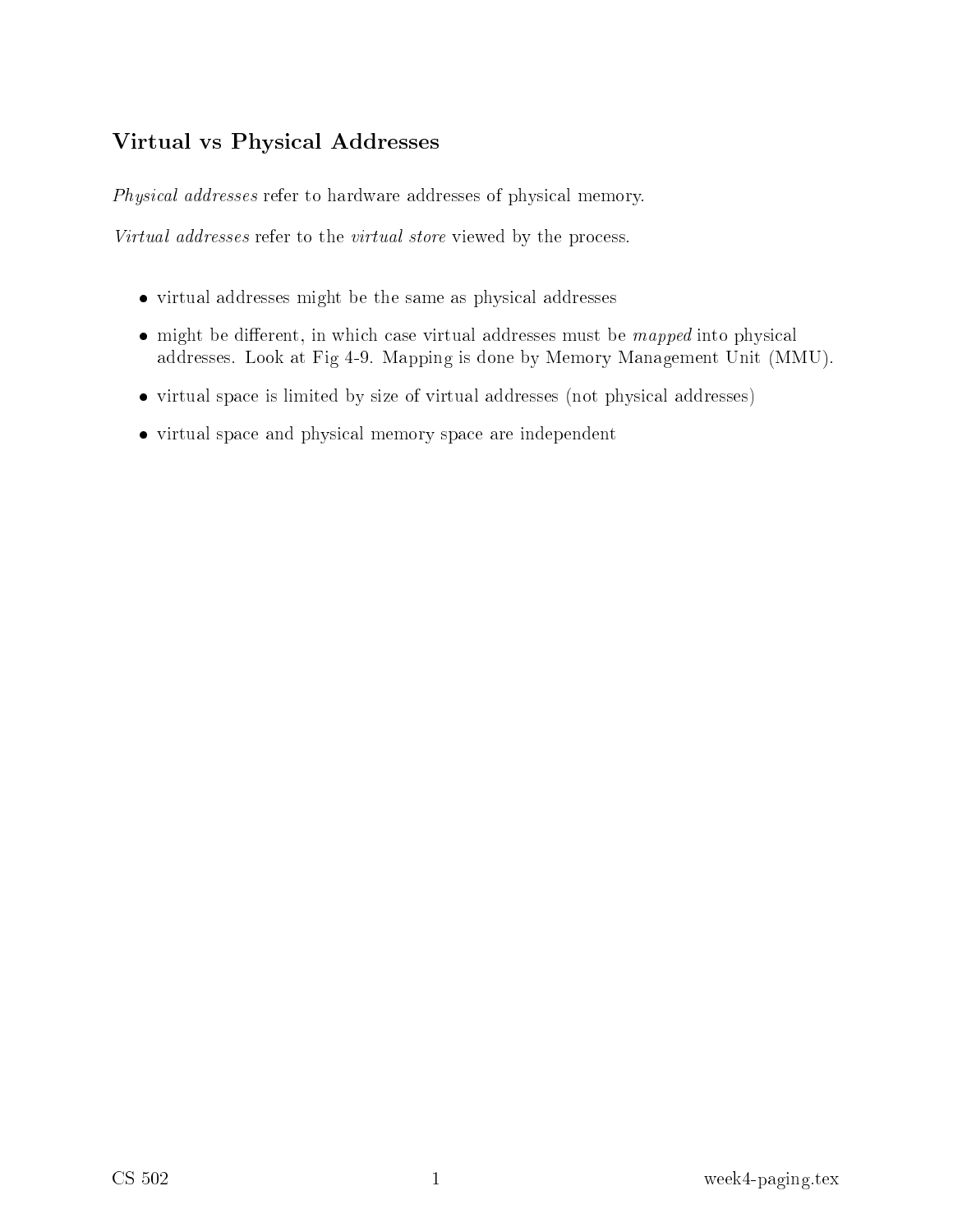# Virtual Memory with Paging

Paging is the most common memory management technique:

- $\bullet$  virtual space of process divided into fixed-size pages
- $\bullet$  virtual address composed of page number and page offset
- physical memory divided into fixed-size frames
- $\bullet$  page in virtual space fits into frame in physical memory

Mapping of VA to PA is done with a page table. Fig  $4-10$ ,  $4-11$ . Each process has an asso
iated page table.

Page tables can be quite large. Thus have multiple levels of page tables. Many examples given in Tanenbaum. Just using additional bits of the virtual address and actually write out page tables to disk.

Present an overall picture of paging.

- 
- Page table: Frame number, permissions, present/absent, modified (dirty), (add referen
ed bit later).
- Two processes, each with own page table.
- physical memory (1K frames).
- Frame table (supported by Operating System). Fields: status (free/used add, copied in or out later), pid, page, free frame index.
- Frame list. Queue of free frames.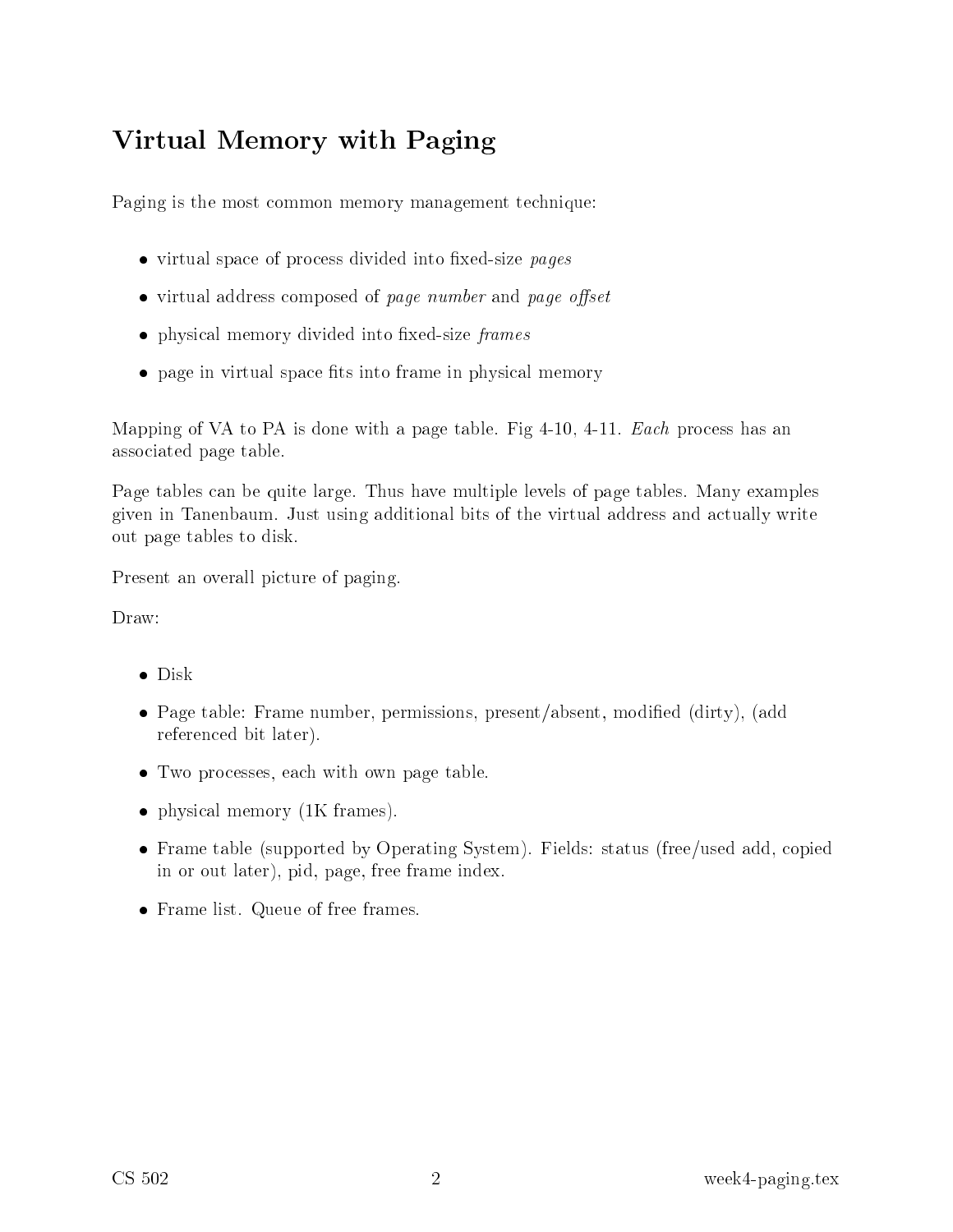#### Address Translation

Start exe
ution, ausing address translation to be used.

- 1. extract page number from virtual address (show page/offset). If we assume 1K page then 1024 bytes then offset is 10 bits.
- 2. if page number is greater than number of pages, generate an \illegal page" trap
- 3. access appropriate page table entry
- 4. if page is not in memory, trap "missing page"
- 5. if access violation, trap "protection violation"
- 6. finally, return physical address (frame number  $*$  page size  $+$  page offset)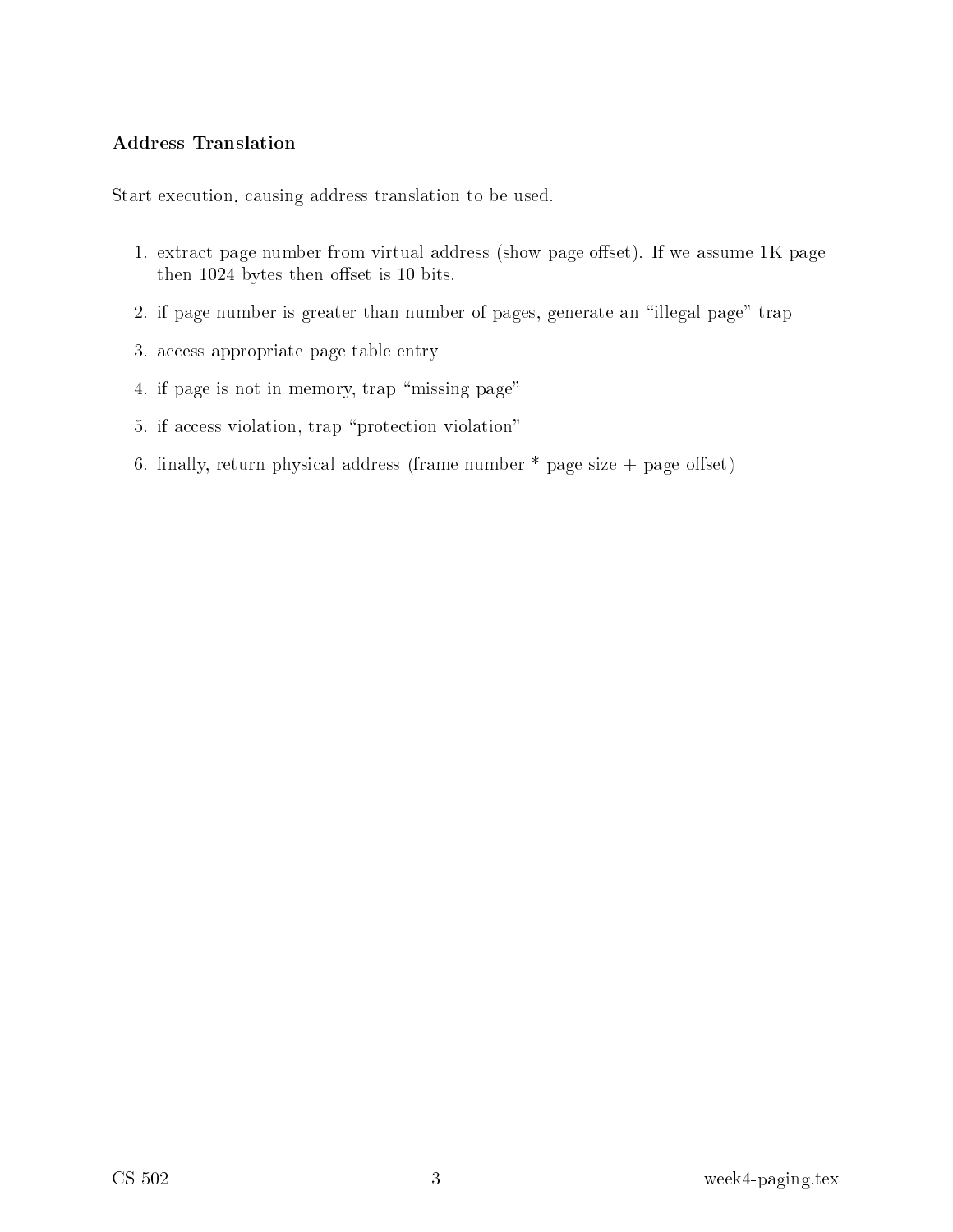Choosing a page size:

- $\bullet\,$  overhead space small page size means larger page tables
- $\bullet$  internal fragmentation  $\text{ }$  large pages result in more internal fragmentation
- larger pages generally better for transferring to/from ba
king store
- $\bullet\,$  typical sizes run from .5K to 4K bytes to 8K bytes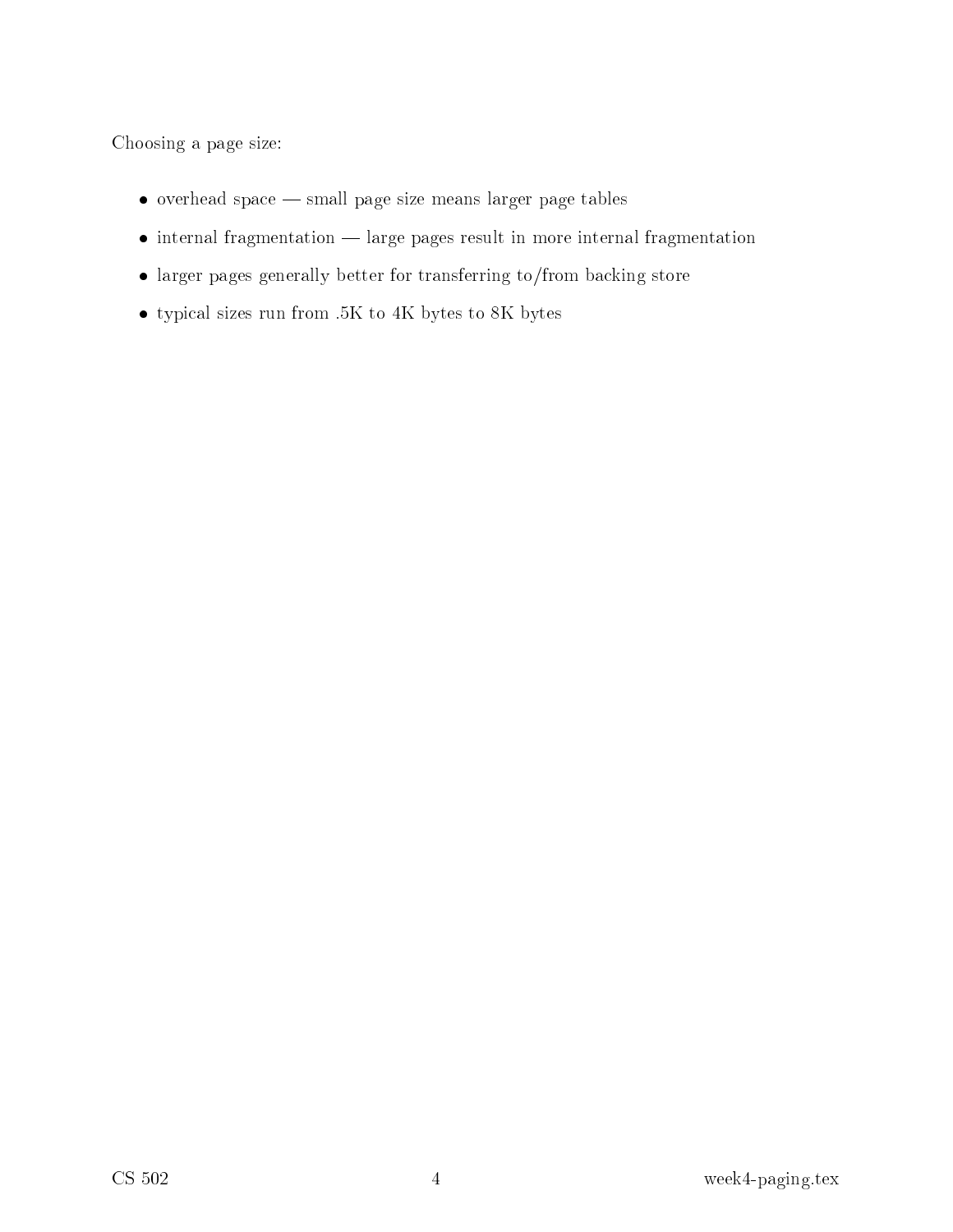## What happens on a page fault

Trap is handled by a *Page Fault Handler()*. This routine is responsible for swapping a page from disk into memory.

- 1. GetFreeFrame
- 2. If page on disk then get its lo
ation on disk:
	- (a) Disk mapping table (pid, page, disk addr)
	- (b) Routine bslo
	(pid, page) returns disk addr.
- 3. S
hedule reading in page from disk into physi
al memory (introdu
e opyin status here). Is the process ready for execution? Don't want to wait.
- 4. If not on disk (sta
k and uninitialized data page initially would not need to be read from disk) Just zero-fill (why zero filled?) and use. A "minor fault."

What to do when the read is complete. Disk driver will generate an interrupt, what will the memory manager do in response?

- 1. mark frame entry as opied in.
- 2. make process needing the frame eligible for execution